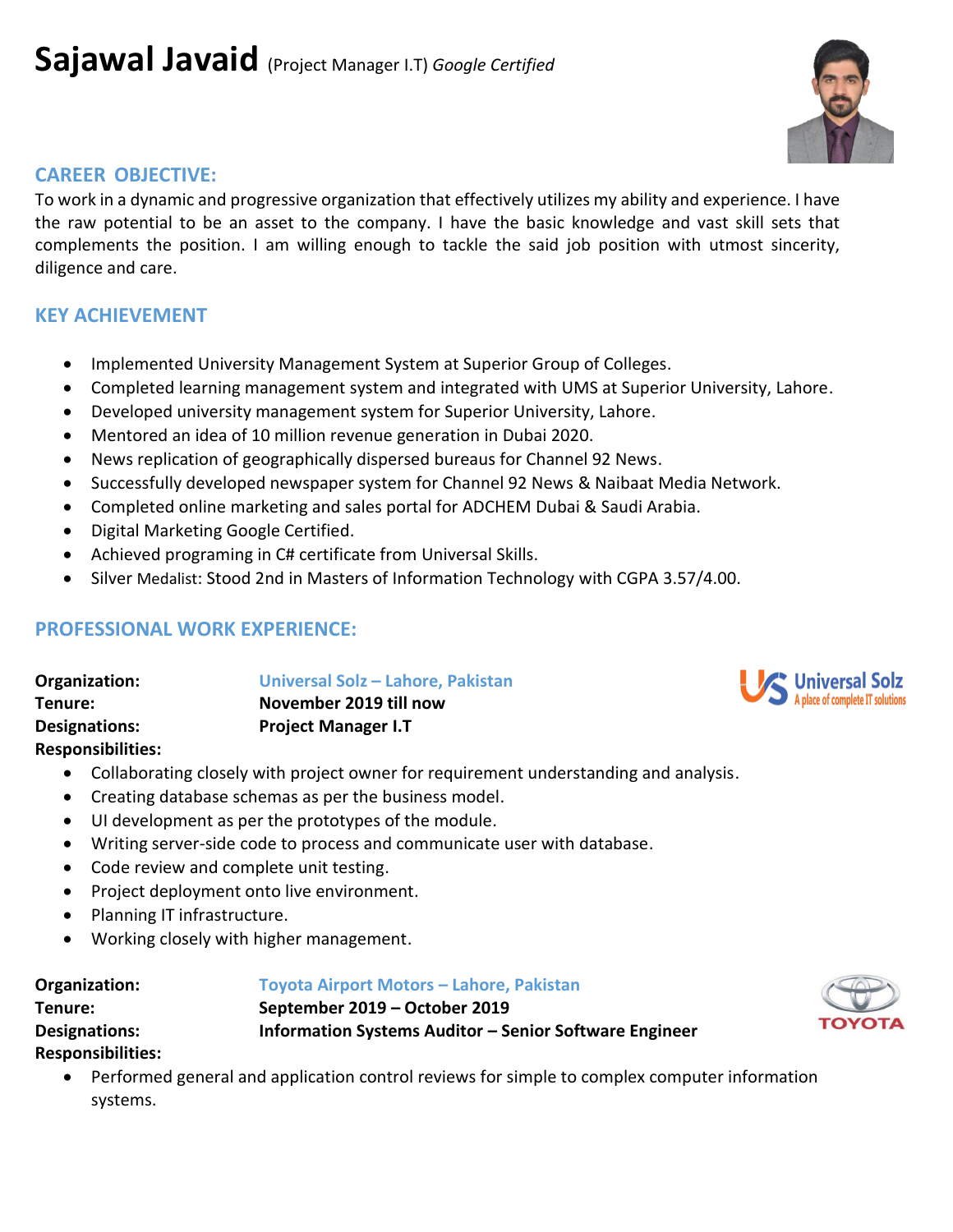- Maintained and developed computerized audit software.
- Prepared audit finding memoranda and working papers to ensure that adequate documentation exists to support the completed audit and conclusions.
- Prepared and presented written and oral reports and other technical information.
- Consulted with and advises administrators, managers, and staff on various operational issues related to computerized information systems, and on general business operations.
- Followed up on audit findings to management had taken corrective actions.
- Coordinated and interacted with external auditors and development team.
- Assisted and trained other audit staff in the use of computerized audit techniques.
- Performed miscellaneous job-related duties as assigned.

| Organization:        | DevzLab Pvt. Ltd. - Lahore, Pakistan |
|----------------------|--------------------------------------|
| Tenure:              | October 2017 – August 2019           |
| <b>Designations:</b> | <b>Program Manager</b>               |

## **Responsibilities:**

- Defined, developed and implemented necessary system customizations as per the management requirement.
- Update Bug NET for all steps (Analysis, Development, Unit Testing, Code Review, BA Review).
- Assisted in setting up production environment with project deployment.
- Assisted in regularly updating the build on production server.
- Implementation of the whole database structure including all requirements.
- Handled the GUI of web applications.
- Planned IT infrastructure.
- Worked closely with higher management.

| Organization:            | <b>Superior Solutions &amp; Connections - a project of Superior University</b> | SC                     |
|--------------------------|--------------------------------------------------------------------------------|------------------------|
| Tenure:                  | April 2014 – September 2017                                                    |                        |
| <b>Designations:</b>     | <b>Software Engineer</b>                                                       | <b>Superior Connec</b> |
| <b>Responsibilities:</b> |                                                                                |                        |

tions

- Analysed the requirements and communicated with BA for optimizing business needs.
- Discussed the technical solution with Architect for deriving the best approach.
- Created and manipulated database schemas as per the business model.
- Wrote complex stored procedures for bulk and massive transactions.
- Implemented audit trail on sensitive data with triggers.
- Application development under the .Net umbrella (web, desktop, windows service) i.e. UMS, LMS, Press Point.
- Minimize bugs using TDD (Test Driven Development) approach.
- Execute positive and negative scenarios for full-functional testing.
- Added estimates and log daily status of activities in Bug NET.
- Prepared release notes of deliverable for client.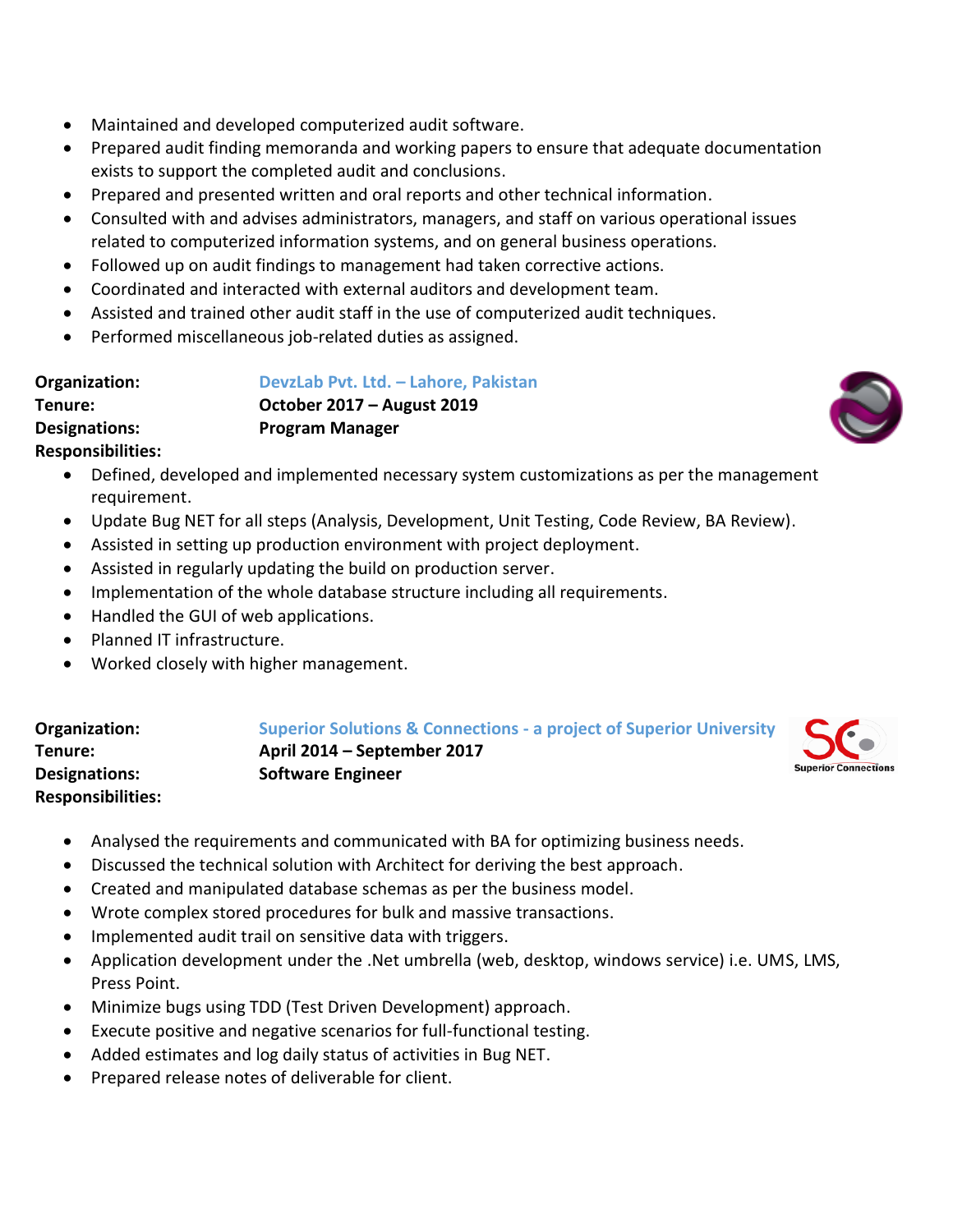#### **Organization: Superior Solutions - a project of Superior University**

**Tenure: September 2012 – March 2014 Designations: Software Developer & Assistant Manager I.T**

### **Responsibilities:**

- Assisted with requirement analysis and design.
- Assisted in identifying tasks, possible obstacles and solution.
- Development of assigned module with unit testing.
- Configure software development tools.
- Testing new programs and debugging.
- Front end development with back end files coding.
- Server maintenance.
- Installing and configuring computer hardware, software, systems, Networks, printers, scanners and Deals customers of Inbound & Outbound.

| Organization:            | <b>Panda Estate and Builders Pvt. Ltd.</b>        |
|--------------------------|---------------------------------------------------|
| Tenure:                  | January 2010 - August 2012                        |
| Designations:            | <b>Software Developer &amp; Graphics Designer</b> |
| <b>Responsibilities:</b> |                                                   |

- Worked on bug fixes in VB.Net and MS Access Office.
- Monitored the technical performance of internal systems.
- Responded to requests from the clients.
- Gathered information from team lead.
- Wrote reports.
- Designed flyer, Broachers, Visiting cards etc.
- Maintained systems in LAN and made sure internet connectivity up time.

# **ACADEMIC EDUCATION**

## **EXAMINING BODY: YEAR**

|           | Master in Information Technology<br>(Silver Medalist) | <b>Superior University</b>              | 2012 |
|-----------|-------------------------------------------------------|-----------------------------------------|------|
|           | <b>Bachelors in Computer Science</b>                  | University of The Punjab                | 2010 |
| $\bullet$ | Intermediate in Computer Science                      | Board of Intermediate Education, Lahore | 2007 |
|           | <b>Matriculation in Computer Science</b>              | Board of Intermediate Education, Lahore | 2005 |

## **TECHNICAL SKILLS**

#### **Languages/Platforms/Patterns**

- Languages: C#, ASP.NET, MVC, Web API, WPF, Windows Service, LINQ, JavaScript.
- SQL: Stored Procedures, SQL Functions, Triggers, Backup & Restore.
- Design Pattern: Façade & Party pattern, Implementation of OOP concepts.
- Familiarity with: Angular, Type Script, Xamarin, Postgre SQL, Oracle.



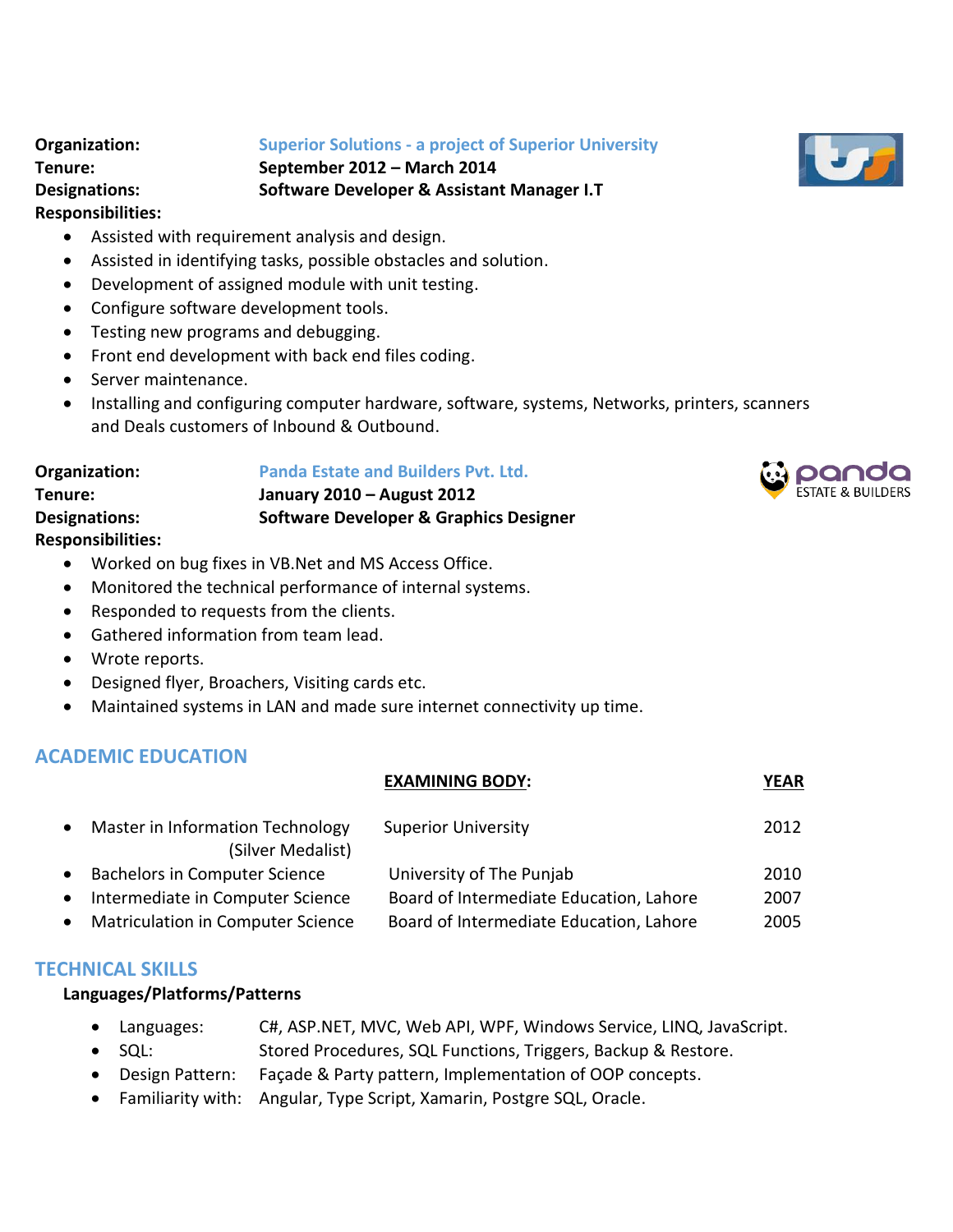### **Tools & Technologies**

- IDE: MS Visual Studio, Notepad ++, Visual Studio Code.
- Database: Microsoft SQL Server, MySQL.
- Source Control: Git, Source tree, Bitbucket, SVN.
- Platforms: Macintosh, Windows.
- Reporting: SQL Server Reporting, Excel, SAP Crystal.

### **Other Technical Skills**

- Servers Management, Systems Networking.
- Word press website development.
- Search Engine Optimization, Digital Campaign Management.

### **CERTIFICATIONS**

| Google - The Digital Garage: | Digital Marketing - 2020 |
|------------------------------|--------------------------|
| Universal Skills:            | Programming C# - 2020    |

## **WORKSHOPS**

| Startup requirements and registration startup in SECP - 2019 |
|--------------------------------------------------------------|
| Big Data Manipulation - 2018                                 |
| Human Resource Department role in an Organization - 2018     |
| National Disaster Management Workshop - 2016                 |
| Android App development - 2014                               |
|                                                              |

#### **TRAININGS**

| Google - The Digital Garage: | Understand customers' needs and online behaviors - 2020 |
|------------------------------|---------------------------------------------------------|
|                              | How to increase productivity at work $-2020$            |
|                              | Connect with customers over mobile - 2020               |
|                              | Expand a business to other countries $-2020$            |

| CORVIT Lahore - Pakistan:        | CCNA (Cisco Certified Network Administrator) – 2011 |
|----------------------------------|-----------------------------------------------------|
| <b>COMSET Lahore - Pakistan:</b> | Soft Skills – 2007                                  |

### **AWARDS**

| Dubai One Month Tour:       | sponsored by Company - January 2020                         |
|-----------------------------|-------------------------------------------------------------|
| Dubai Return Ticket:        | to explore I.T zone in Dubai - March 2016                   |
| Best Employee of the Month: | Got many times this award in my professional career - 2014, |
|                             | 2015, 2017, 2020                                            |